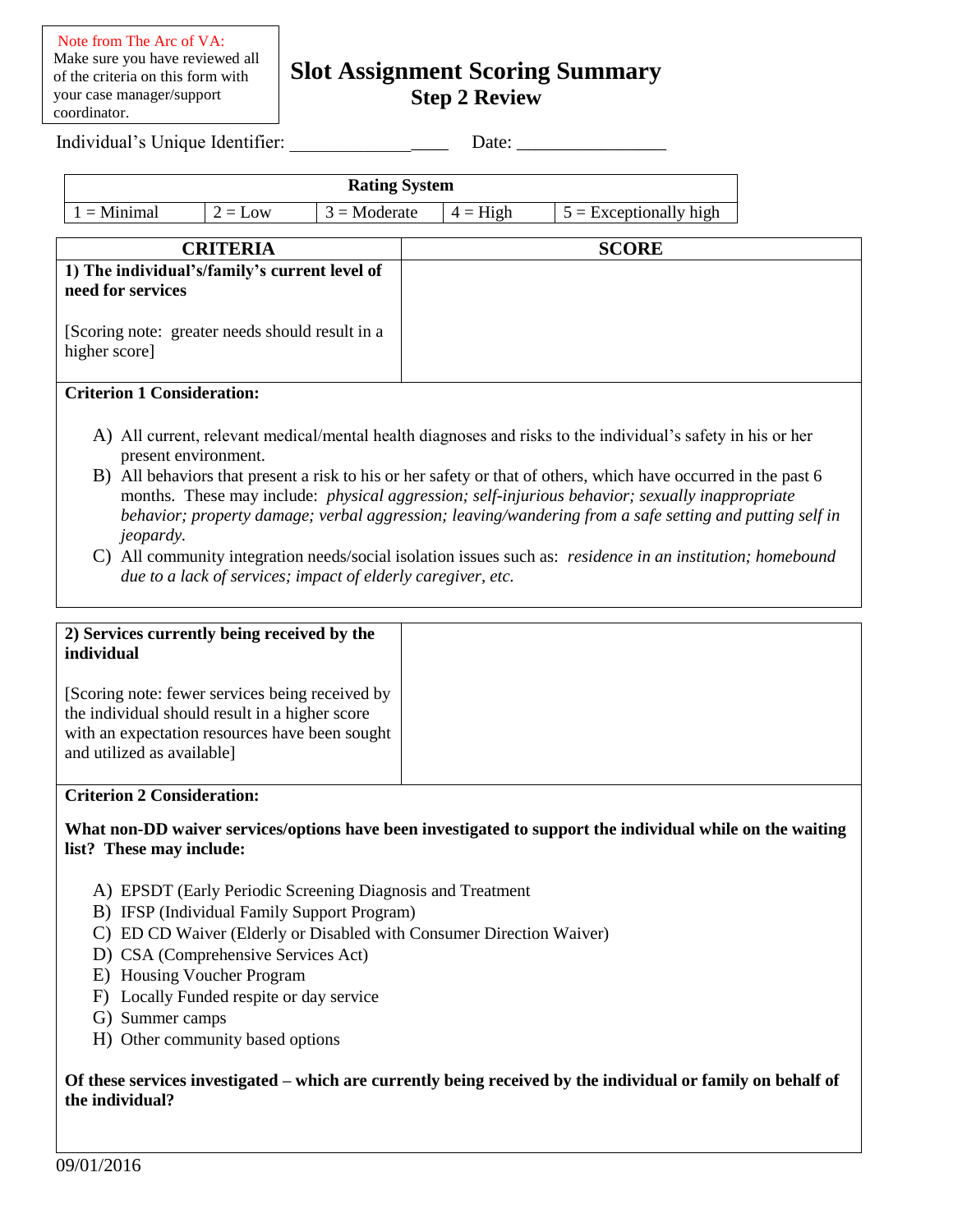| 3) Natural supports available to the<br>individual                                  |
|-------------------------------------------------------------------------------------|
| [Scoring note: fewer natural supports available<br>should result in a higher score] |

## **Criterion 3 Consideration:**

- A) Who is the primary caregiver(s)? Consider his/her/their ability to and challenges with providing natural supports such as transportation, supervision, providing and promoting community integration, etc.
- *B*) Are there other family/friends/community supports present? These may include but are not limited to: *family members other than the primary caregiver(s); neighbors; friends; religious community members; public services such as Parks and Recreation.*

| 4) Waiver services deemed to alleviate<br>urgency                                                           |
|-------------------------------------------------------------------------------------------------------------|
| [Scoring note: greater number or intensity of<br>waiver services needed should result in a<br>higher score] |

## **Criterion 4 Consideration:**

What DD Waiver services are **immediately required** by the individual? Available DD Waiver services include:

- Shared Living
- Group Home Residential
- Sponsored Residential
- Supported Living Residential
- In-Home Support
- Independent Living Supports
- Community Engagement
- Community Coaching
- Community Guide
- Group Day
- Individual Supported Employment
- Group Supported Employment
- Workplace Assistance
- Private Duty Nursing
- Skilled Nursing
- Crisis Support Services
- Center-Based Crisis Supports
- Community-Based Crisis Supports
- Personal Assistance
- Respite
- Companion
- PERS
- Assistive Technology
- Environmental Modification
- Individual & Family Caregiver Training
- Transition Services
- Electronic Home-Based Supports
- Services Facilitation
- Therapeutic Consultation

| 5) Any other conditions for urgency                                                                     |  |
|---------------------------------------------------------------------------------------------------------|--|
| [Scoring note: greater number/intensity of<br>additional conditions should result in a higher<br>score] |  |
| <b>TOTAL</b>                                                                                            |  |